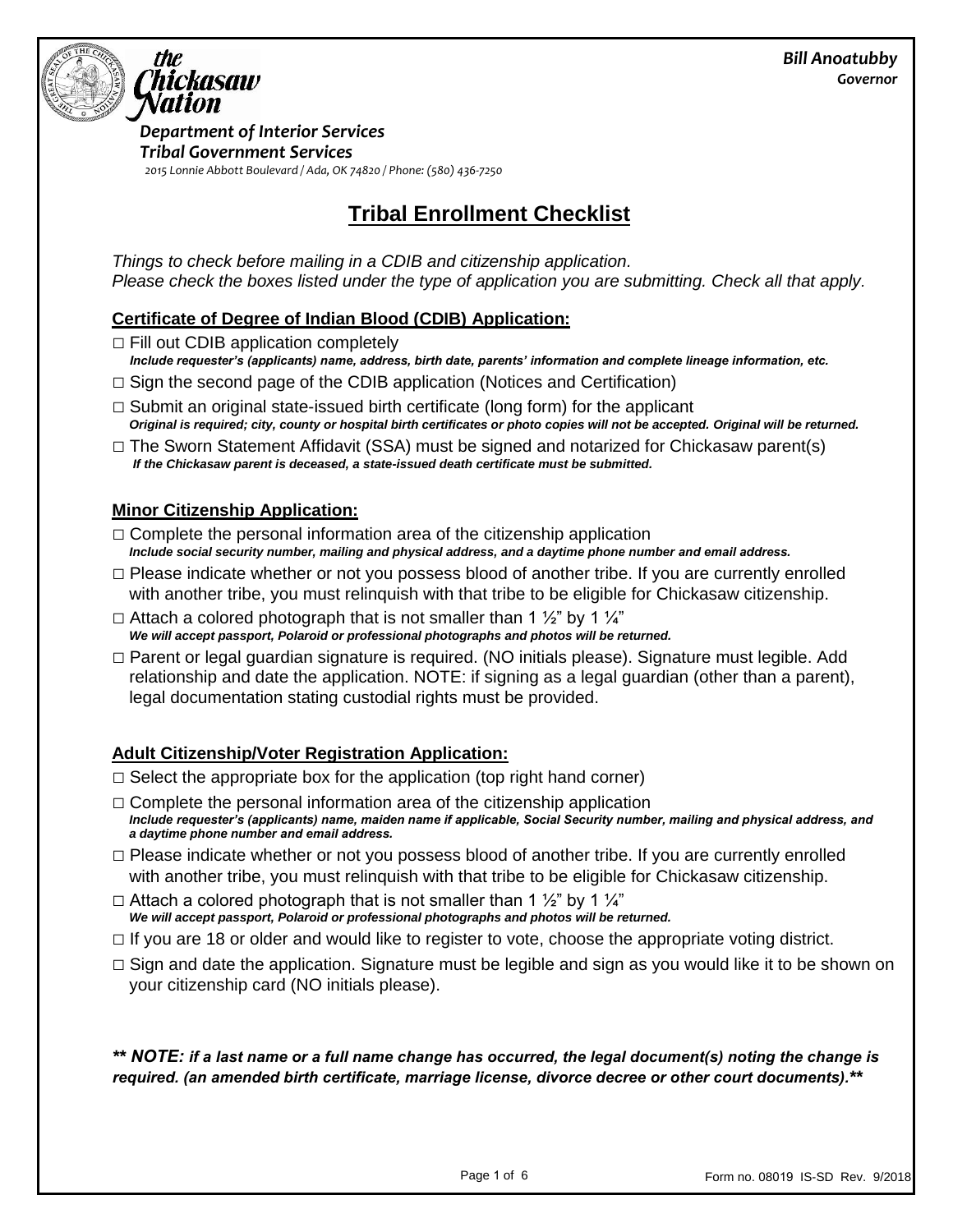# **BUREAU OF INDIAN AFFAIRS CERTIFICATE OF DEGREE OF INDIAN OR ALASKA NATIVE BLOOD INSTRUCTIONS**

All portions of the Request for Certificate of Degree of Indian or Alaska Native Blood (CDIB) must be completed. You must show your relationship to an enrolled member(s) of a federally recognized Indian tribe, whether it is through your birth mother or birth father, or both. A federally recognized Indian tribe means an Indian or Alaska Native tribe, band, nation, pueblo, village, or community which appears on the list of recognized tribes published in the Federal Register by the Secretary of the Interior (25 U.S.C. 5131).

- Your degree of Indian blood is computed from lineal ancestors of Indian blood who were enrolled with a federally recognized Indian tribe or whose names appear on the designated base rolls of a federally recognized Indian tribe.
- You must give the maiden names of all women listed on the Request for CDIB, unless they were enrolled by their married names.
- A Certified Copy of a Birth Certificate is required to establish your relationship to a parent(s) enrolled with a federally recognized Indian tribe(s).
- If your parent is not enrolled with a federally recognized Indian tribe, a Certified Copy of your parent's Birth or Death Certificate is required to establish your parent's relationship to an enrolled member of a federally recognized Indian tribe(s). If your grandparent(s) were not enrolled members of a federally recognized Indian tribe(s), a Certified Copy of the Birth or Death Certificate for each grandparent who was the child of an enrolled member of a federally recognized Indian tribe is required.
- Certified copies of Birth Certificates, Delayed Birth Certificates, and Death Certificates may be obtained from the State Department of Health or Bureau of Vital Statistics in the State where the person was born or died.
- In cases of adoption, the degree of Indian blood of the natural (birth) parent must be proven.
- **Please return your request and supporting documents to the Agency from whom you receive services.** Incomplete requests will be returned with a request for further information. No action will be taken until the request is complete.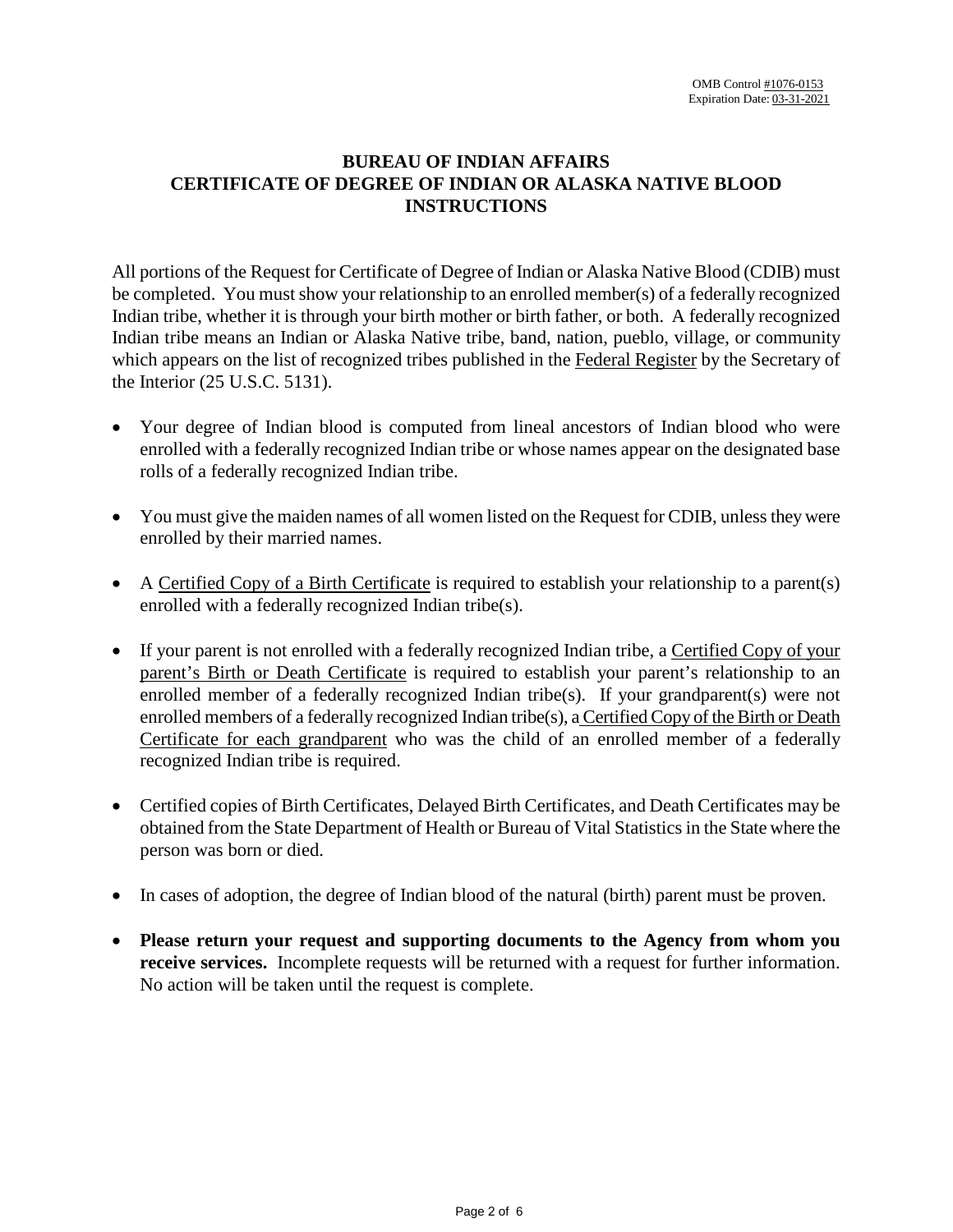| Requester's Name (list all names by which Requester<br>is or has been known): |                                 | <u>KEQUEST FOR CERTIFICATE OF DEGREE OF INDIAN OR ALASKA NATIVE BEOOD</u><br>Requester's Address (including zip code): |                            |                                               | Date Received by<br>Bureau of Indian                                     |                                |
|-------------------------------------------------------------------------------|---------------------------------|------------------------------------------------------------------------------------------------------------------------|----------------------------|-----------------------------------------------|--------------------------------------------------------------------------|--------------------------------|
|                                                                               |                                 |                                                                                                                        |                            |                                               |                                                                          | Affairs:                       |
| Requester's Date of Birth:                                                    | Father's name:                  |                                                                                                                        |                            | Paternal Grandfather's Name:                  | Paternal Great Grandfather's Name:<br>Tribe:<br>Roll No:<br>DOB:         | Deceased/Year                  |
| Requester's Place of Birth:                                                   | Tribe:                          |                                                                                                                        | Tribe:<br>Roll No:<br>DOB: | Deceased/Year                                 | Paternal Great Grandmother's Name:<br>Tribe:<br>Roll No:<br>DOB:         | Deceased/Year                  |
| Is Requester Adopted?<br>$\Box$ Yes $\Box$ No                                 | Roll No.:<br>DOB:               |                                                                                                                        |                            | Paternal Grandmother's Name:                  | Paternal Great Grandfather's Name:<br>Tribe:<br>Roll No:<br>DOB:         | Deceased/Year                  |
| Are Requester's Parents Adopted?                                              | Deceased $\Box$ Yes<br>Year____ | $\Box$ No                                                                                                              | Tribe:<br>Roll No:<br>DOB: | Deceased/Year                                 | Paternal Great Grandmother's Name:<br>Tribe:<br>Roll No:<br>DOB:         | Deceased/Year                  |
| $\Box$ Yes $\Box$ No<br>If Yes, list natural (birth)                          | Mother's Name:                  |                                                                                                                        |                            | Maternal Grandfather's Name:                  | Maternal Great Grandfather's Name:<br>Tribe:<br>Roll No:<br>DOB:         | Deceased/Year                  |
| parents: (If known)<br>Tribe(s) with which Requester<br>is enrolled:          |                                 |                                                                                                                        | Tribe:<br>Roll No:<br>DOB: | Deceased/Year                                 | Maternal Great Grandmother's Name:<br>Tribe:<br>Roll No:<br>DOB:         | Deceased/Year                  |
| Roll Nos:                                                                     | Tribe:<br>Roll No.:             |                                                                                                                        |                            |                                               | Maternal Great Grandfather's Name:<br>Tribe:<br>Roll No:                 |                                |
|                                                                               | DOB:<br>Deceased<br>Year___     | $\Box$ Yes $\Box$ No                                                                                                   | Tribe:<br>Roll No:<br>DOB: | Maternal Grandmother's Name:<br>Deceased/Year | DOB:<br>Maternal Great Grandmother's Name:<br>Tribe:<br>Roll No:<br>DOB: | Deceased/Year<br>Deceased/Year |
|                                                                               |                                 |                                                                                                                        |                            |                                               |                                                                          |                                |

### **BUREAU OF INDIAN AFFAIRS REQUEST FOR CERTIFICATE OF DEGREE OF INDIAN OR ALASKA NATIVE BLOOD**

### **SUBMIT TO: BIA AGENCY FROM WHOM YOU RECEIVE SERVICES**

**All BIA Agency Offices are listed in the Tribal Leaders Directory.** 

**If you need help with locating the BIA AGENCY FROM WHOM YOU RECEIVE SERVICES, please contact the Office of Indian Services at 202-513-7640.**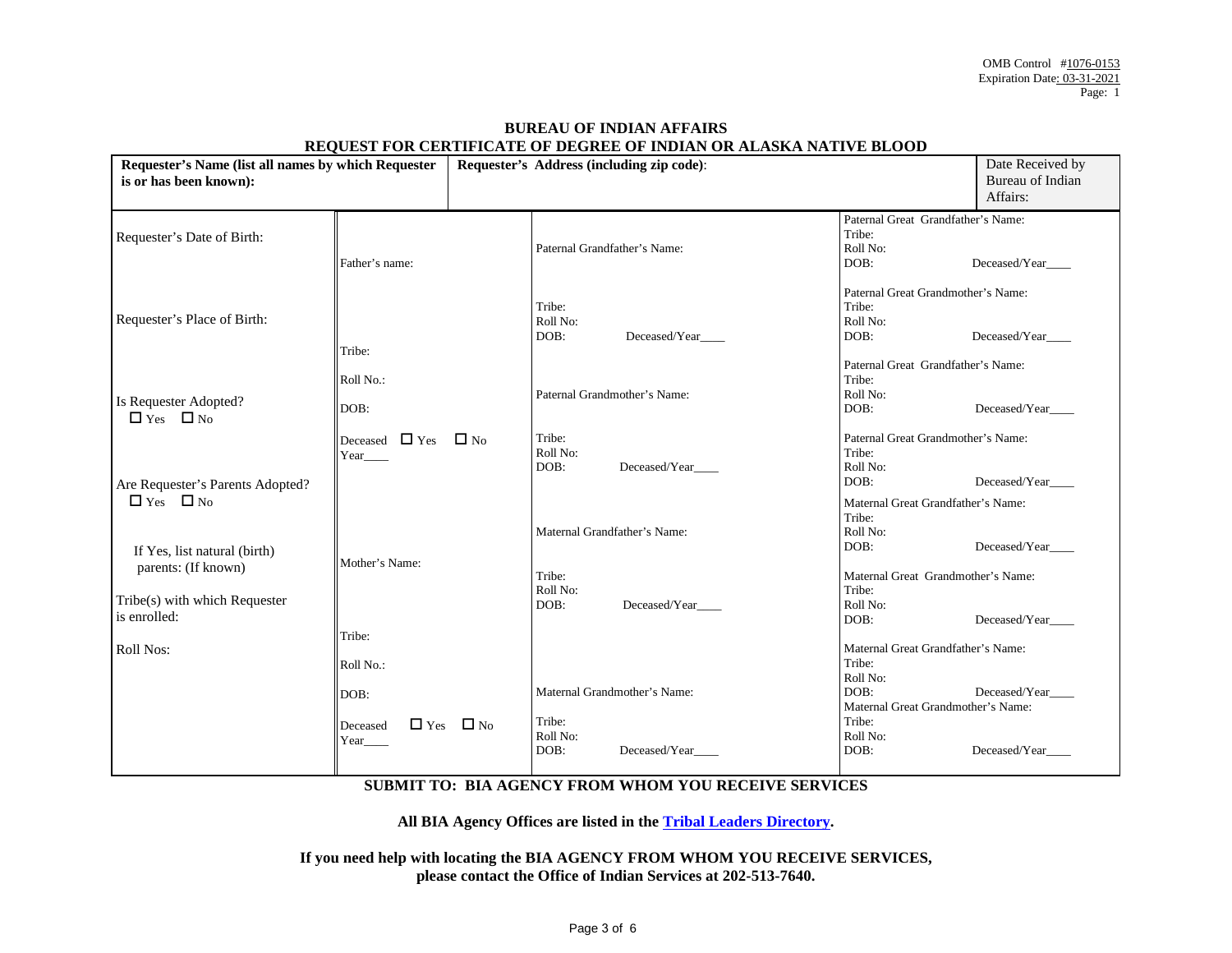#### **NOTICES AND CERTIFICATION**

#### **NOTICE OF APPEAL RIGHTS**.

- When you receive your CDIB, you must review it for the correct name spelling, birth dates, and blood degrees. If you believe that there are any mistakes on the CDIB, you must give a written request for corrections and provide supporting documentation to the issuing officer within 45 days (60 for Alaska tribes) of the date on the letter. If you fail to meet this deadline, appeal rights will be lost. If the issuing officer decides that corrections are not needed, he or she will send a written determination with an explanation through certified mail to you and provide you with a copy of the appeals procedures.
- If you are denied a CDIB, you will be given a written determination with an explanation for the denial and a copy of the appeal procedures.

#### **PAPERWORK REDUCTION ACT STATEMENT**

The information collection requirement has been approved by the Office of Management and Budget under the Paperwork Reduction Act of 1995, 44 U.S.C. 3507(d), and assigned clearance number  $1076-0153$ . The agency may not conduct or sponsor, and a person is not required to respond to, a collection of information unless it displays a currently valid OMB control number. Information is collected when individuals seek certification that they possess sufficient Indian blood to receive Federal program services based upon their status as American Indians or Alaska Natives. The information collected will be used to assist in determining eligibility of the individual to receive Federal program services. The information is supplied by a respondent to obtain a Certificate of Degree of Indian or Alaska Native Blood. It is estimated that responding to the request will take an average of 1.5 hours to complete. This includes the amount of time it takes to gather the information and fill out the form. If you wish to make comments on the burden imposed by the form, please send them to the Information Collection Clearance Officer, Office of the Assistant Secretary - Indian Affairs, 1849 C Street, NW, Washington, DC 20240. DO NOT SUBMIT YOUR CDIB REQUEST TO THIS ADDRESS; you should instead submit your CDIB request to the BIA Agency from whom you receive services. Note: comments, names and addresses of commentators are available for public review during regular business hours. If you wish us to withhold this information, you must state this prominently at the beginning of your comment. We will honor your request to the extent allowable by law. In compliance with the Paperwork Reduction Act of 1995, as amended, the collection has been reviewed by the Office of Management and Budget, and assigned a number and expiration date. The number and expiration date are at the top right corner of the form.

#### **PRIVACY ACT STATEMENT**.

This information is collected pursuant to the Privacy Act, 5 U.S.C. 552a. Pursuant to system of record notice, Tribal Enrollment Reporting and Payment System, Interior/BIA-7, the Bureau of Indian Affairs will not disclose any record containing such information without the written consent of the respondent unless the requestor uses the information to perform assigned duties. The primary use of this information is to certify that an individual possesses Indian blood to receive Federal program services. Examples of others who may request the information are U.S. Department of Justice or in a proceeding before a court or adjudicative body; Federal, state, local, or foreign law enforcement agency; Members of Congress; Department of Treasury to effect payment; a Federal agency for collecting a debt; and other Federal agencies to detect and eliminate fraud.

#### **NOTICE OF EFFECTS OF NON-DISCLOSURE**.

Disclosure of the information on this CDIB request is voluntary. However, proof of Indian blood is required to receive Federal program services.

#### **NOTICE OF STATEMENTS AND SUBMISSIONS**.

Falsification or misrepresentation of information provided on this request is punishable under Federal Law, 18 U.S.C. 1001. Conviction may result in a fine and/or imprisonment of not more than 5 years.

I request a CDIB, and certify that I have read the instructions, and above notices about my request for a CDIB. I further certify that the information which I have provided with this request to the Bureau of Indian Affairs is true and correct.

\_\_\_\_\_\_\_\_\_\_\_\_\_\_\_\_\_\_\_\_\_\_\_\_\_\_\_\_\_\_\_\_\_\_\_\_\_\_\_\_\_\_\_\_\_\_\_\_\_\_\_\_\_\_\_\_ \_\_\_\_\_\_\_\_\_\_\_\_\_\_\_\_\_\_\_\_\_\_\_\_\_\_\_

(Requester's signature) (date)

### **SUBMIT TO: BIA AGENCY FROM WHOM YOU RECEIVE SERVICES**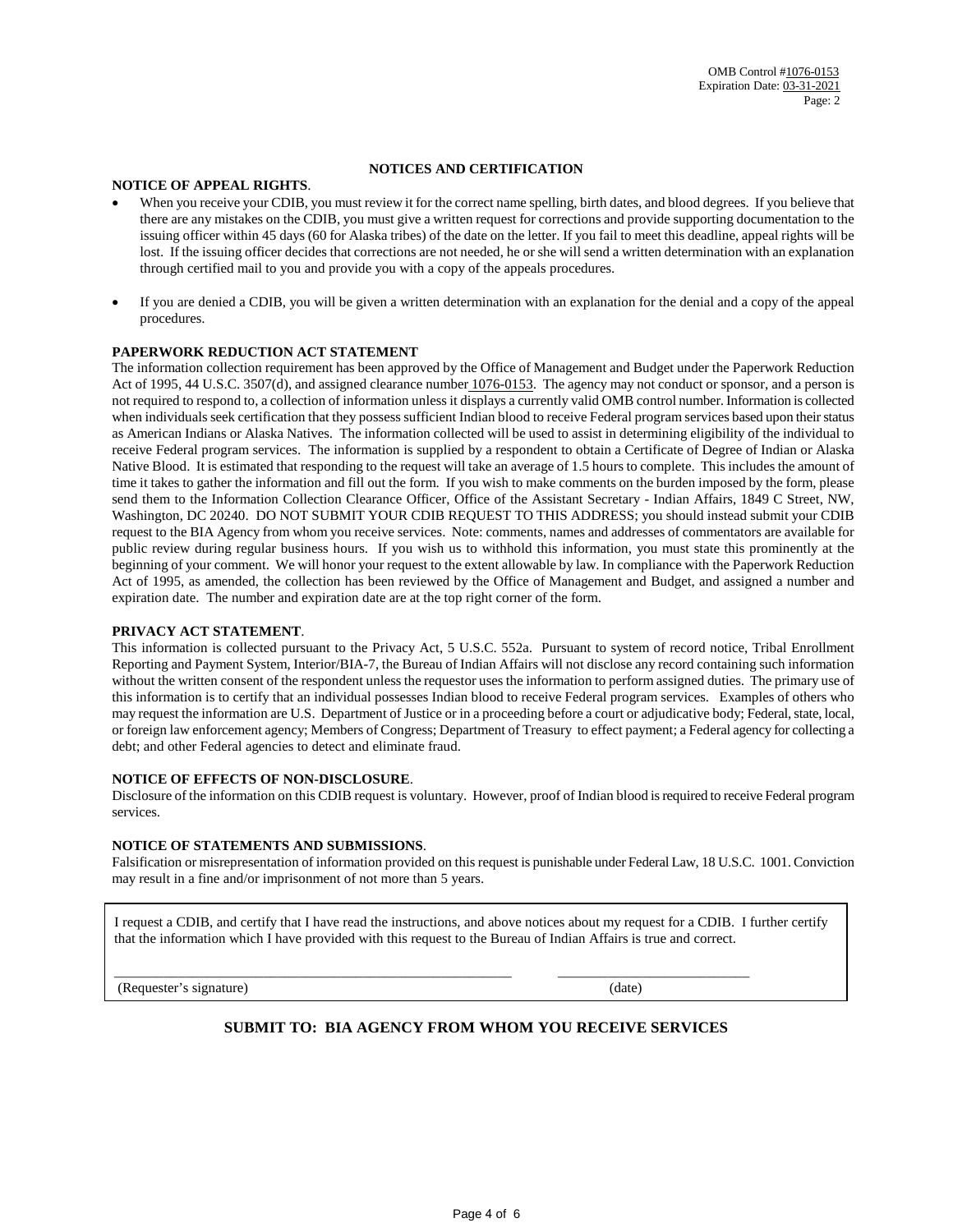## **SWORN STATEMENT AFFIDAVIT**

| Matural mother                                                                   | do solemnly swear that I am                                                                                                                                                                                                          |
|----------------------------------------------------------------------------------|--------------------------------------------------------------------------------------------------------------------------------------------------------------------------------------------------------------------------------------|
|                                                                                  |                                                                                                                                                                                                                                      |
|                                                                                  |                                                                                                                                                                                                                                      |
|                                                                                  |                                                                                                                                                                                                                                      |
|                                                                                  | is the                                                                                                                                                                                                                               |
|                                                                                  | natural father of my child. This birth occurred in _____________________________                                                                                                                                                     |
|                                                                                  | City and state                                                                                                                                                                                                                       |
| Signature of natural father                                                      | Signature of natural mother                                                                                                                                                                                                          |
| Natural father printed name                                                      | Natural mother printed name                                                                                                                                                                                                          |
| Mailing address                                                                  | Mailing address                                                                                                                                                                                                                      |
| City, state, ZIP                                                                 | City, state, ZIP                                                                                                                                                                                                                     |
| $\Box$ Same as mailing                                                           | $\square$ Same as mailing                                                                                                                                                                                                            |
| Physical address                                                                 | Physical address                                                                                                                                                                                                                     |
| City, state, ZIP                                                                 | City, state, ZIP                                                                                                                                                                                                                     |
| $\frac{1}{1}$ Primary phone no.                                                  |                                                                                                                                                                                                                                      |
|                                                                                  | ( <u>Comparently</u> manufactured manufactured manufactured manufactured manufactured manufactured manufactured manufactured manufactured manufactured manufactured manufactured manufactured manufactured manufactured manufactured |
|                                                                                  |                                                                                                                                                                                                                                      |
| Subscribed and sworn to before me                                                | Subscribed and sworn to before me                                                                                                                                                                                                    |
| this $\_\_\_$ day of $\_\_\_\_\_\_$ , 20 $\_\_\_\_\.$                            | this $\_\_\_$ day of $\_\_\_\_\_\$ , 20 $\_\_\_\_\$ .                                                                                                                                                                                |
|                                                                                  |                                                                                                                                                                                                                                      |
| My Commission Expires: ____________<br>Commission No.:<br><u>Commission No.:</u> | My Commission Expires: _____________<br>Commission No.: ___________________                                                                                                                                                          |

#### *S 1001.Statements or entries generally*

*Whoever, in any matter within the jurisdiction of any department or agency of the United States knowingly and willfully falsifies, conceals or covers up by any trick, scheme, or device or material fact, or makes any false, fictitious or fraudulent statements or representations, or makes or uses false writing or document knowing the same to contain any false, fictitious or fraudulent statement or entry, shall be fined not more than \$10,000 or imprisoned not more than five years or both. June 25, 1948, C. 645, 62 Stat. 749.*